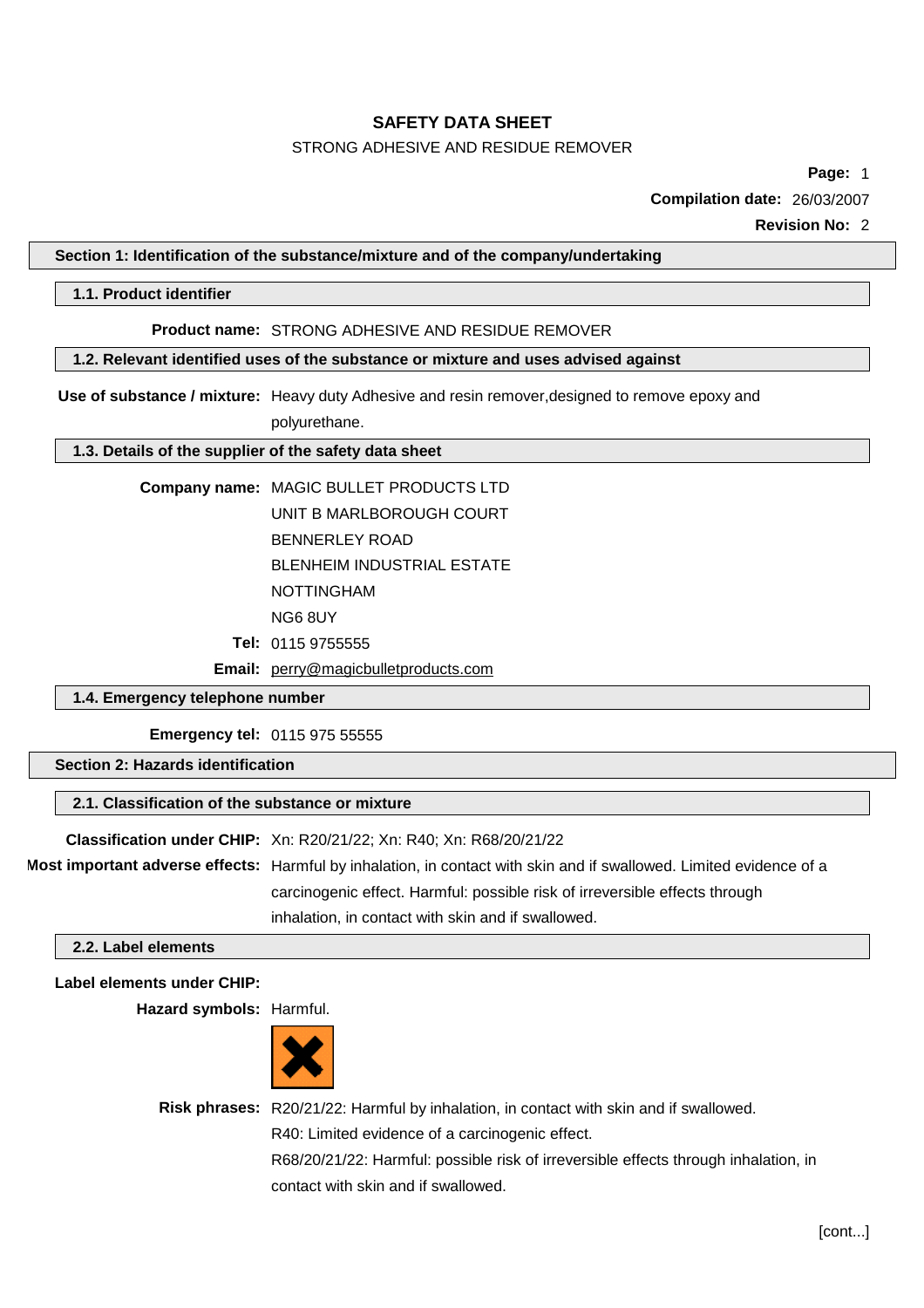## STRONG ADHESIVE AND RESIDUE REMOVER

**Page:** 2

**Safety phrases:** S2: Keep out of the reach of children. S36/37/39: Wear suitable protective clothing, gloves and eye / face protection. S46: If swallowed, seek medical advice immediately and show this container or label. S51: Use only in well-ventilated areas. S23: Do not breathe fumes. S13: Keep away from food, drink and animal feeding stuffs. S52: Not recommended for interior use on large surface areas.

## **2.3. Other hazards**

**PBT:** This product is not identified as a PBT substance.

## **Section 3: Composition/information on ingredients**

## **3.2. Mixtures**

# **Hazardous ingredients:**

#### DICHLOROMETHANE

| <b>EINECS</b> | CAS     | <b>CHIP Classification</b> | <b>CLP Classification</b> | Percent |
|---------------|---------|----------------------------|---------------------------|---------|
| 200-838-9     | 75-09-2 | Xn: R40                    | Carc. 2: H351             | $>50\%$ |
|               |         |                            |                           |         |

## METHANOL SOLUTION

|  | Xn:<br>R20/21/22; Xn: | Tox. 4: H302; STOT SE 2:<br>Acute | 10%<br>∽- |
|--|-----------------------|-----------------------------------|-----------|
|  | R68/20/21/22          | H37                               |           |

## **Section 4: First aid measures**

| 4.1. Description of first aid measures |                                                                                                      |  |  |
|----------------------------------------|------------------------------------------------------------------------------------------------------|--|--|
|                                        | <b>Skin contact:</b> Remove all contaminated clothes and footwear immediately unless stuck to skin.  |  |  |
|                                        | Drench the affected skin with running water for 10 minutes or longer if substance                    |  |  |
|                                        | is still on skin. Consult a doctor.                                                                  |  |  |
|                                        | <b>Eye contact:</b> Bathe the eye with running water for 15 minutes. Consult a doctor.               |  |  |
|                                        | <b>Ingestion:</b> Wash out mouth with water. Do not induce vomiting. If conscious, give half a litre |  |  |
|                                        | of water to drink immediately. Consult a doctor.                                                     |  |  |
|                                        | <b>Inhalation:</b> Remove casualty from exposure ensuring one's own safety whilst doing so. Consult  |  |  |
|                                        | a doctor.                                                                                            |  |  |
|                                        | 4.2. Most important symptoms and effects, both acute and delayed                                     |  |  |
|                                        | <b>Skin contact:</b> There may be irritation and redness at the site of contact.                     |  |  |
|                                        | <b>Eye contact:</b> There may be irritation and redness. The eyes may water profusely.               |  |  |
|                                        | Ingestion: There may be soreness and redness of the mouth and throat. Nausea and                     |  |  |
|                                        | stomach pain may occur. There may be vomiting.                                                       |  |  |
|                                        | <b>Inhalation:</b> There may be irritation of the throat with a feeling of tightness in the chest.   |  |  |
|                                        | Delayed / immediate effects: Immediate effects can be expected after short-term exposure.            |  |  |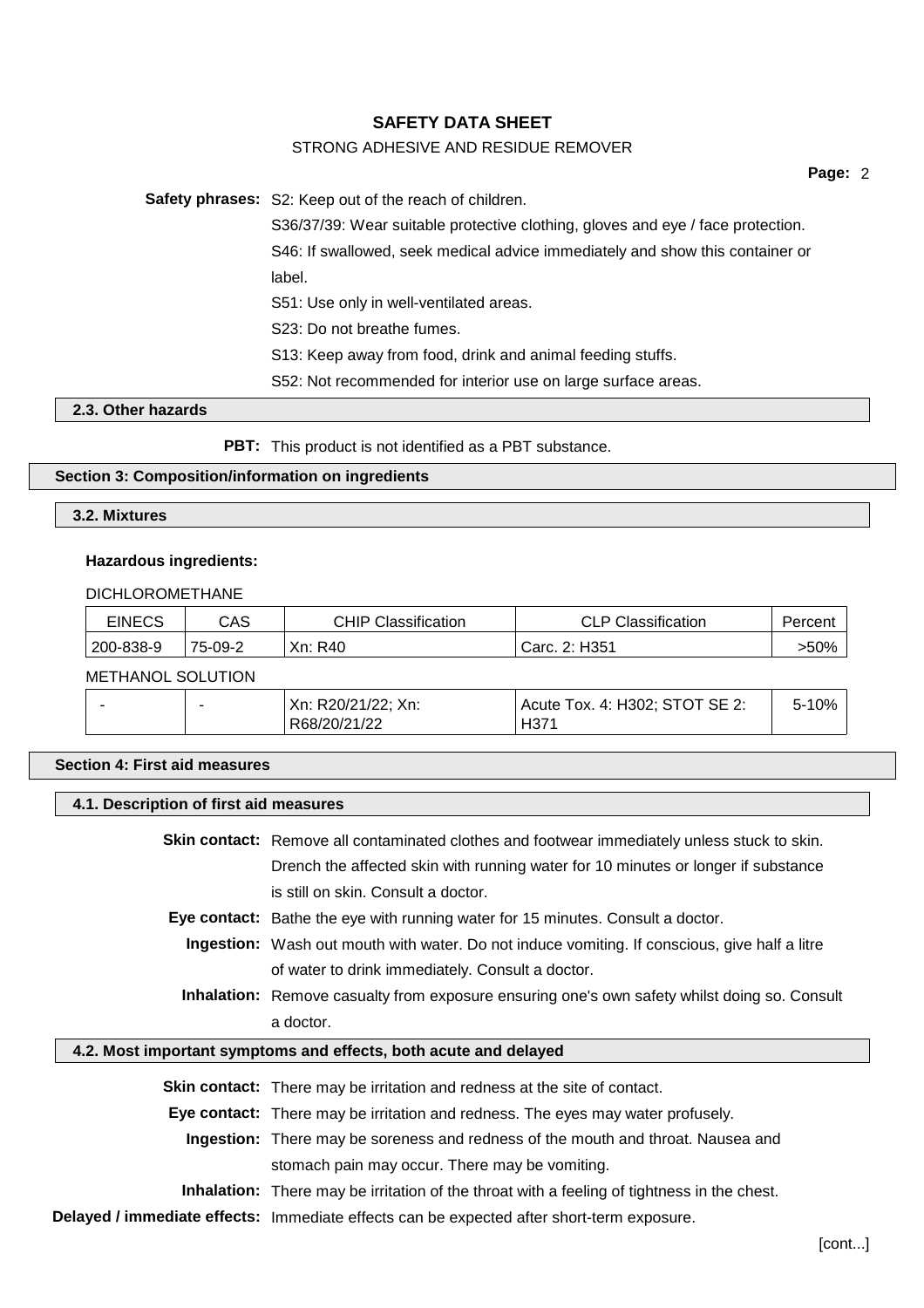## STRONG ADHESIVE AND RESIDUE REMOVER

#### **4.3. Indication of any immediate medical attention and special treatment needed**

**Immediate / special treatment:** Not applicable.

#### **Section 5: Fire-fighting measures**

#### **5.1. Extinguishing media**

**Extinguishing media:** Suitable extinguishing media for the surrounding fire should be used. Use water spray to cool containers.

## **5.2. Special hazards arising from the substance or mixture**

**Exposure hazards:** In combustion emits toxic fumes.

#### **5.3. Advice for fire-fighters**

**Advice for fire-fighters:** Wear self-contained breathing apparatus. Wear protective clothing to prevent contact with skin and eyes.

#### **Section 6: Accidental release measures**

#### **6.1. Personal precautions, protective equipment and emergency procedures**

**Personal precautions:** Refer to section 8 of SDS for personal protection details. If outside do not approach from downwind. If outside keep bystanders upwind and away from danger point. Mark out the contaminated area with signs and prevent access to unauthorised personnel. Turn leaking containers leak-side up to prevent the escape of liquid.

## **6.2. Environmental precautions**

**Environmental precautions:** Do not discharge into drains or rivers. Contain the spillage using bunding.

#### **6.3. Methods and material for containment and cleaning up**

**Clean-up procedures:** Absorb into dry earth or sand. Transfer to a closable, labelled salvage container for disposal by an appropriate method.

**6.4. Reference to other sections**

**Reference to other sections:** Refer to section 8 of SDS.

#### **Section 7: Handling and storage**

**7.1. Precautions for safe handling**

**Handling requirements:** Avoid direct contact with the substance. Ensure there is sufficient ventilation of the area. Do not handle in a confined space. Avoid the formation or spread of mists in the air.

#### **7.2. Conditions for safe storage, including any incompatibilities**

**Storage conditions:** Store in cool, well ventilated area. Keep container tightly closed.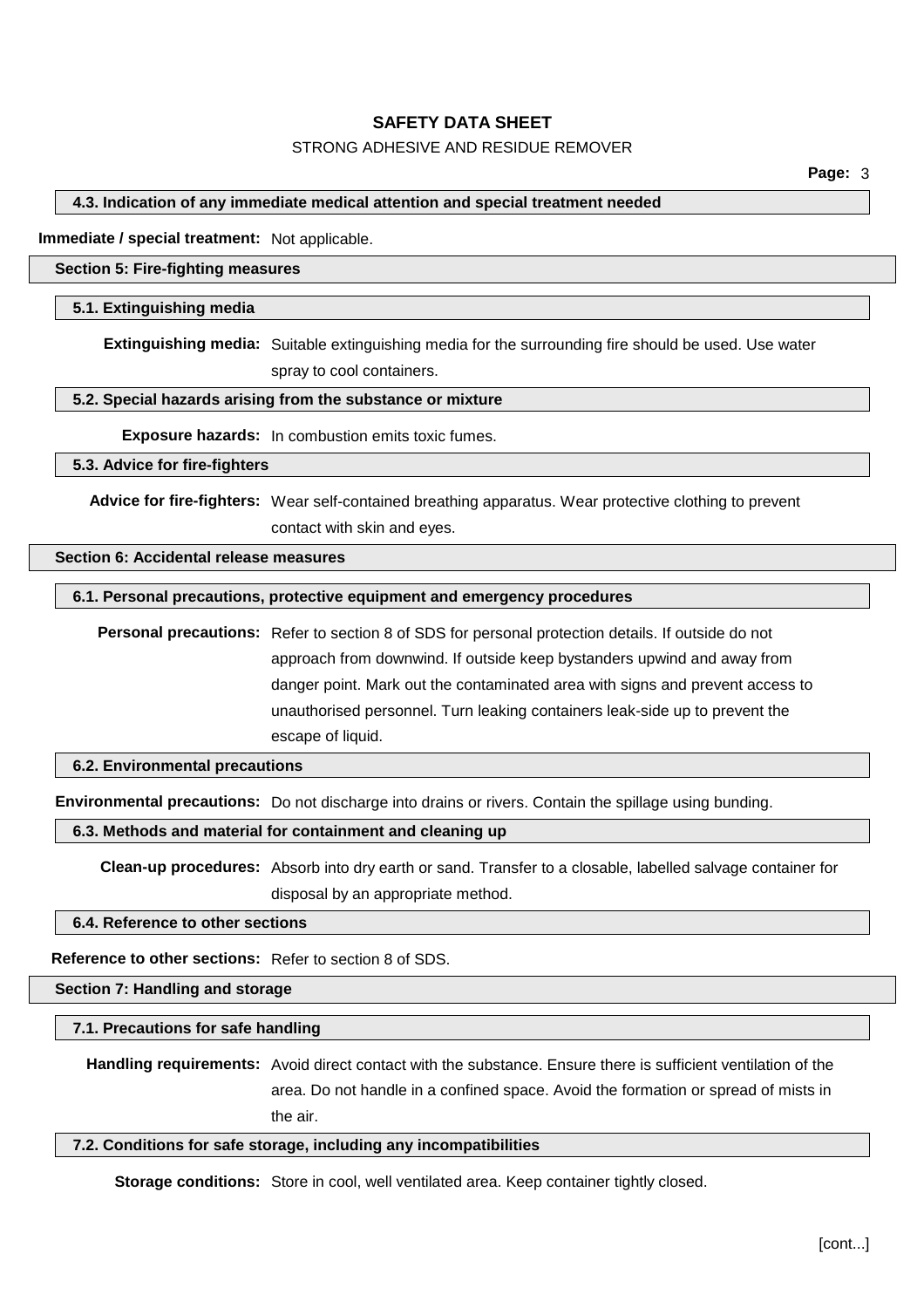## STRONG ADHESIVE AND RESIDUE REMOVER

**Page:** 4

## **7.3. Specific end use(s)**

**Specific end use(s):** Adhesive remover

## **Section 8: Exposure controls/personal protection**

#### **8.1. Control parameters**

**Hazardous ingredients:**

## **DICHLOROMETHANE**

| Workplace exposure limits: |                    | Respirable dust |            |              |
|----------------------------|--------------------|-----------------|------------|--------------|
| State                      | 8 hour TWA         | 15 min. STEL    | 8 hour TWA | 15 min. STEL |
| UK                         | $350 \text{ mg/m}$ | 1060 mg/m3      |            |              |

**8.1. DNEL/PNEC Values**

**DNEL / PNEC** No data available.

**8.2. Exposure controls**

**Engineering measures:** Ensure there is sufficient ventilation of the area.

**Respiratory protection:** Self-contained breathing apparatus must be available in case of emergency.

**Hand protection:** Impermeable gloves.

**Eye protection:** Safety glasses. Ensure eye bath is to hand.

**Skin protection:** Impermeable protective clothing.

**Section 9: Physical and chemical properties**

#### **9.1. Information on basic physical and chemical properties**

**State:** Liquid **Colour:** Colourless **Odour:** Sweet-smelling **Evaporation rate:** Moderate **Solubility in water:** Slightly soluble **Viscosity:** Non-viscous

**9.2. Other information**

**Other information:** No data available.

## **Section 10: Stability and reactivity**

**10.1. Reactivity**

**Reactivity:** Stable under recommended transport or storage conditions.

**10.2. Chemical stability**

**Chemical stability:** Stable under normal conditions.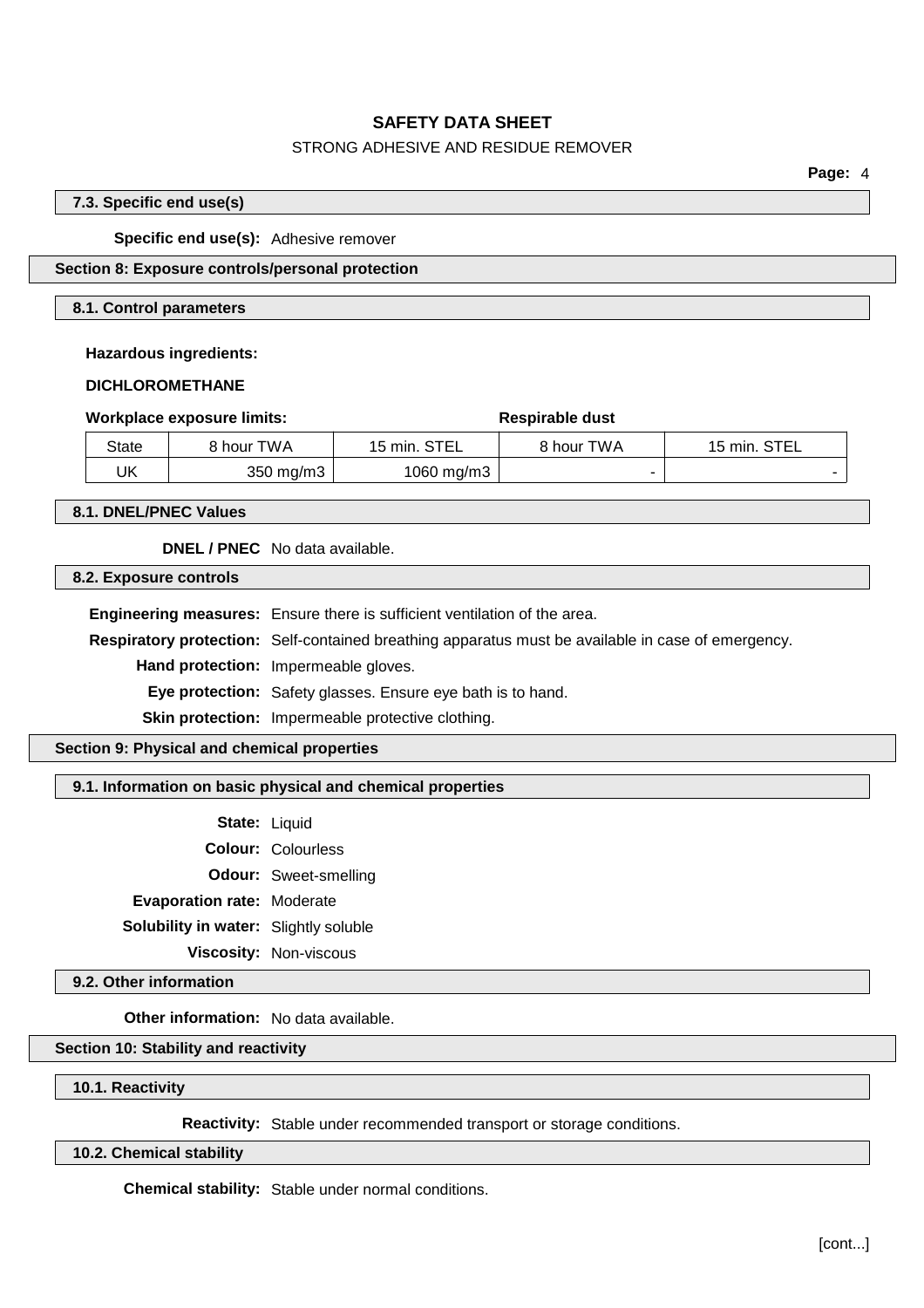## STRONG ADHESIVE AND RESIDUE REMOVER

## **10.3. Possibility of hazardous reactions**

**Hazardous reactions:** Hazardous reactions will not occur under normal transport or storage conditions.

Decomposition may occur on exposure to conditions or materials listed below.

## **10.4. Conditions to avoid**

**Conditions to avoid:** Heat.

## **10.5. Incompatible materials**

**Materials to avoid:** Strong oxidising agents. Strong acids.

## **10.6. Hazardous decomposition products**

**Haz. decomp. products:** In combustion emits toxic fumes.

#### **Section 11: Toxicological information**

## **11.1. Information on toxicological effects**

#### **Hazardous ingredients:**

#### **DICHLOROMETHANE**

| † ORL | <b>MUS</b> | LD50 | 4770 | mg/kg |
|-------|------------|------|------|-------|
| ORL   | <b>RAT</b> | LD50 | 5350 | mg/kg |
| SCU   | <b>MUS</b> | LD50 | 6460 | mg/kg |

## **Relevant effects for mixture:**

| Effect                   | रoute       | Basis                 |
|--------------------------|-------------|-----------------------|
| Acute toxicity (harmful) | INH DRM ING | Hazardous: calculated |

#### **Symptoms / routes of exposure**

**Skin contact:** There may be irritation and redness at the site of contact.

**Eye contact:** There may be irritation and redness. The eyes may water profusely.

**Ingestion:** There may be soreness and redness of the mouth and throat. Nausea and stomach pain may occur. There may be vomiting.

**Inhalation:** There may be irritation of the throat with a feeling of tightness in the chest.

**Delayed / immediate effects:** Immediate effects can be expected after short-term exposure.

#### **Section 12: Ecological information**

#### **12.1. Toxicity**

**Ecotoxicity values:** No data available.

## **12.2. Persistence and degradability**

**Persistence and degradability:** Biodegradable.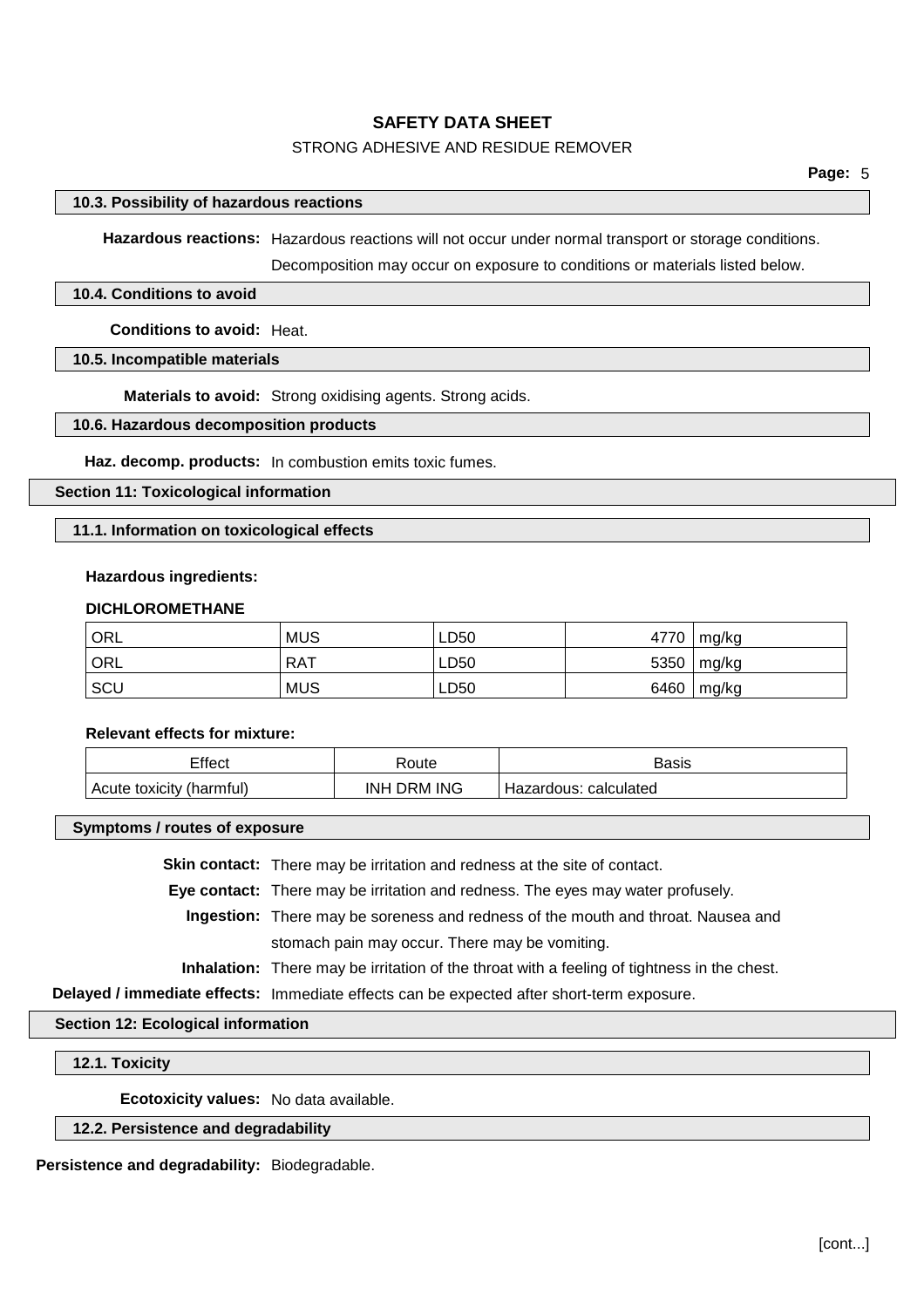## STRONG ADHESIVE AND RESIDUE REMOVER

## **12.3. Bioaccumulative potential**

**Bioaccumulative potential:** No bioaccumulation potential.

## **12.4. Mobility in soil**

**Mobility:** Readily absorbed into soil.

## **12.5. Results of PBT and vPvB assessment**

**PBT identification:** This product is not identified as a PBT substance.

## **12.6. Other adverse effects**

**Other adverse effects:** Negligible ecotoxicity.

#### **Section 13: Disposal considerations**

**13.1. Waste treatment methods**

**Disposal operations:** Transfer to a suitable container and arrange for collection by specialised disposal company.

- **Disposal of packaging:** Dispose of in a regulated landfill site or other method for hazardous or toxic wastes.
	- **NB:** The user's attention is drawn to the possible existence of regional or national regulations regarding disposal.

#### **Section 14: Transport information**

## **14.1. UN number**

**UN number:** UN2810

# **14.2. UN proper shipping name**

**Shipping name:** TOXIC LIQUID, ORGANIC, N.O.S.

(DICHLOROMETHANE)

#### **14.3. Transport hazard class(es)**

**Transport class:** 6.1

**14.4. Packing group**

**Packing group:** III

**14.5. Environmental hazards**

**Environmentally hazardous:** No **Marine pollutant:** No

**14.6. Special precautions for user**

**Special precautions:** No special precautions.

#### **Section 15: Regulatory information**